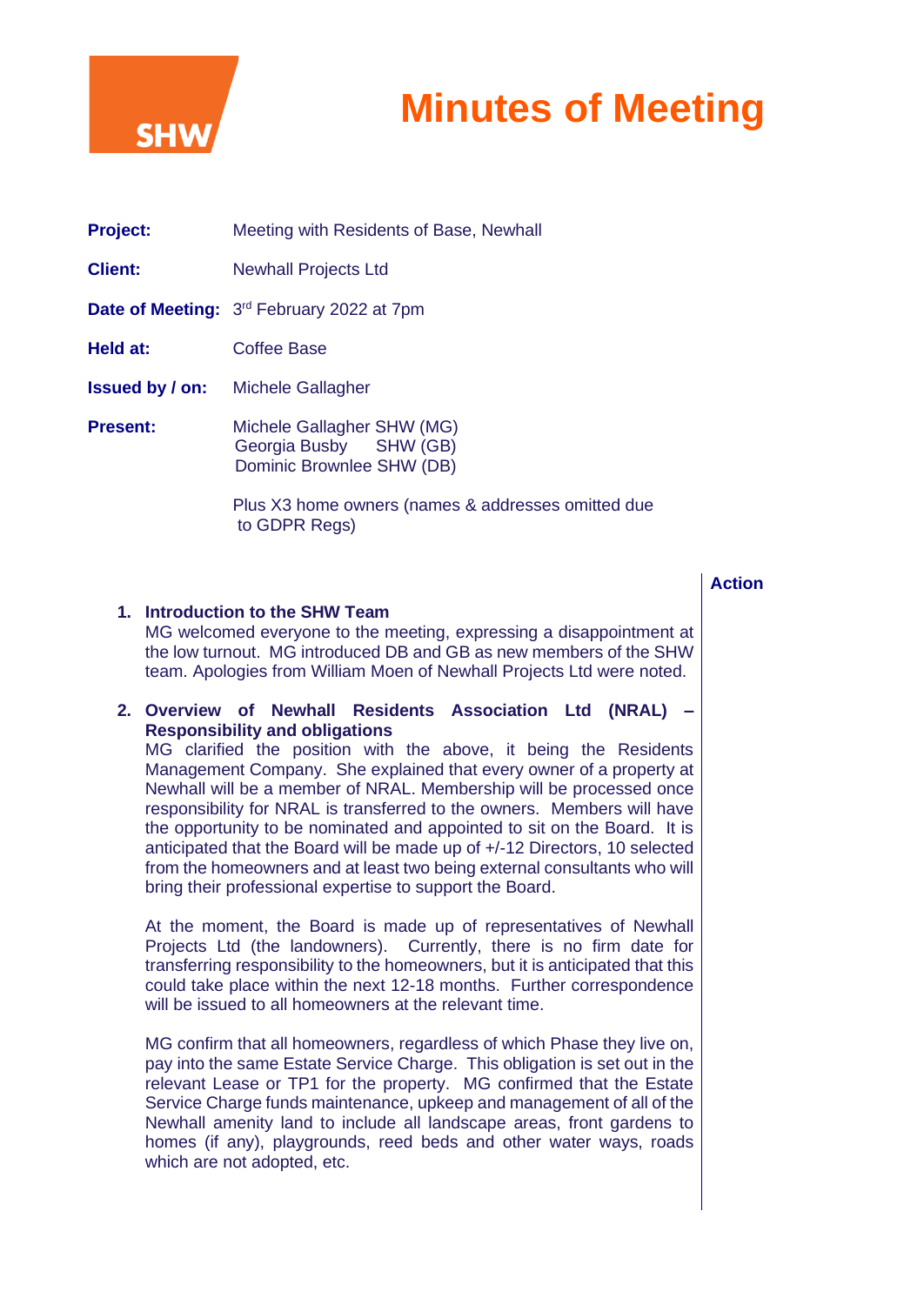### **Action**

One attendee advised that he receives multiple invoices and he does not believe the demarcation between the various companies is clear. MG confirmed that Trinity Estates is responsible for management and maintenance of the individual blocks of apartments. This will therefore include internal common areas, cleaning and lighting of those areas, dedicated car parking areas, as well as general repairs and maintenance, the creation of Reserve/Sinking Funds, etc. SHW is responsible for the external communal estate areas. MG was asked who owns the roof of the building. MG confirmed this would fall under the Freeholders Title, but Trinity would collect funds for its maintenance via the service charge.

A question was raised as to why there are different Managing Agents for the block and the estate. MG confirmed that, whilst SHW did tender for the instruction to manage the building, Trinity were appointed by Countryside.

MG advised that, as far as she is aware, the Freehold is owed by Newhall Projects Ltd. One resident advised that an offer to buy the Freehold was received but not pursued. MG to clarify the ownership of the Freehold Title. *Post meeting note : MG can confirm that the Title is owned by Newhall Projects Ltd and it is not currently available to purchase.* MG

#### **3. Annual Service Charge – 2022**

MG confirms the level of service charge has remained the same as 2021. MG added that it is normal for service charges to fluctuate year on year, especially with a development like Newhall which continues to grow, with new homes and new amenities being constructed. When the estate is complete, likely to still be some +/-5 years away, there will be a stable basis for setting the cost year on year.

Attendee queried whether Dealings Road and Quiet Lane had been taken over yet. MG presented a plan which shows the full extent of areas taken over by SHW to date. She will annexe this to the Minutes of the meeting which will be posted on the website. [www.newhallresidents.co.uk.](http://www.newhallresidents.co.uk/)

Resident raised concern that Honours had not been maintaining beds outside the house (Dealings Road). MG confirmed that these should be included in the maintenance regime. DB to follow up as required. It was noted that the grass area on the opposite side is not being maintained but this has not been handed over. This is a proposed construction site and homes will eventually be built here.

DB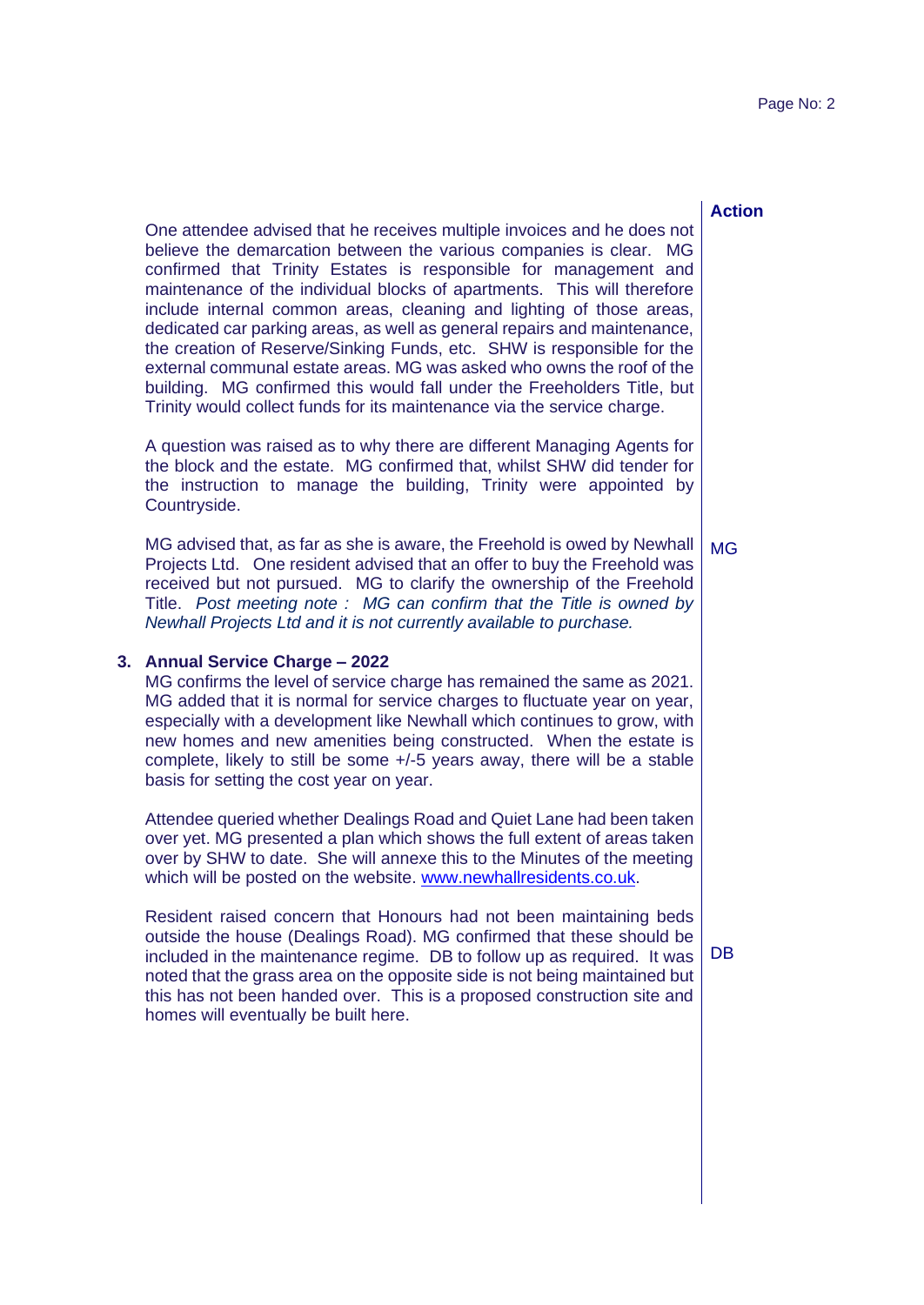$\overline{\phantom{a}}$ 

|    |                                                                                                                                                                                                                                                                                                                                                                                                                                                                                                                                  | <b>Action</b> |
|----|----------------------------------------------------------------------------------------------------------------------------------------------------------------------------------------------------------------------------------------------------------------------------------------------------------------------------------------------------------------------------------------------------------------------------------------------------------------------------------------------------------------------------------|---------------|
|    | 4. General Estate Maintenance & Management<br>Resident queried whether Estate wide CCTV could be installed. MG<br>advised that, for her experience in this area, it is prohibitively expensive,<br>evokes GDPR regulations which can be onerous and, with an estate the<br>size of Newhall, would not provide the degree of service perceived.<br>Another resident added that, unless CCTV is being monitored, it is pretty<br>ineffective.                                                                                      |               |
|    | Resident asked about traffic management outside Café/Co-Op as there<br>are concerns that the junction is dangerous. MG/DB will raise this with<br>Countryside.                                                                                                                                                                                                                                                                                                                                                                   | <b>MG/DB</b>  |
|    | The owner of the Café has issues with overflowing bins outside the<br>premises. This is due in part to residents of the apartment blocks using<br>these for disposal of waste (rather than walking around to the designated<br>bin store). DB to prepare a communication on the subject and send it to<br><b>Trinity Estates.</b>                                                                                                                                                                                                | <b>DB</b>     |
|    | There is also an issue with dog owners not cleaning up dog mess. There<br>is however no dog waste bin in the general vicinity. The corner of<br>Barnfield/London Road was suggested as a suitable location - MG/DB to<br>following up here by securing consent from Countryside. Post meeting<br>note: MG did contact Countryside with details of this proposal but it has<br>refused consent. MG/DB have identified another location and this is with<br>Countryside to agree                                                   | <b>MG/DB</b>  |
|    | 5. Any Other Business<br>There were no further items to discuss under AOB                                                                                                                                                                                                                                                                                                                                                                                                                                                        |               |
| 6. | <b>Date of Next Meeting</b><br>MG believes it would be a good idea to have two meetings each year and<br>proposes that a second meeting is held in +/-6 months' time. It was<br>suggested that meetings should be announced across all platforms -<br>Facebook, Website, Instagram, plus Notices put up in the coffee shop to<br>ensure the information reaches as many residents as possible. This<br>should encourage better attendance figures. MG suggests this should be<br>held sometime in September - details to follow. | <b>MG</b>     |
|    | There being no further business, the meeting closed at 8:05pm.                                                                                                                                                                                                                                                                                                                                                                                                                                                                   |               |
|    |                                                                                                                                                                                                                                                                                                                                                                                                                                                                                                                                  |               |